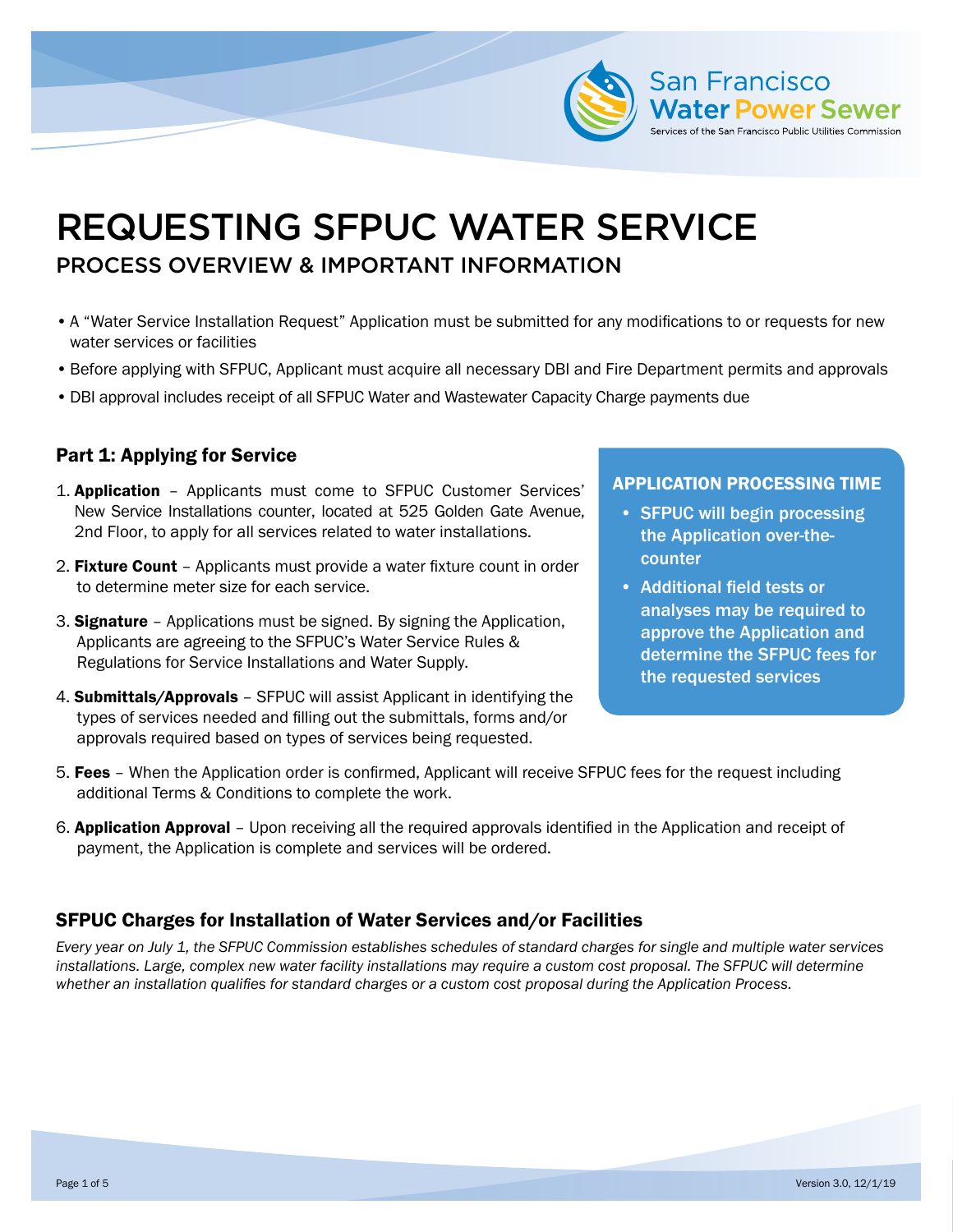

# REQUESTING SFPUC WATER SERVICE PROCESS OVERVIEW & IMPORTANT INFORMATION

## Part 2: Field Construction

For most Water Service Requests, Field Construction is as follows:

- 1. Site Planning SFPUC Construction teams process and review the service order, conduct a site visit to plan the layout of the services and facilities, and obtain required permits to complete the work. Applicants are encouraged to be available to meet on-site with SFPUC staff to assist site planning.
- 2. Site Preparation SFPUC sets No Parking signage for work period and returns to sawcut the street for trench(es) for service laterals, meter boxes and main connection, as applicable.
- 3. Scheduling SFPUC secures and schedules the materials and crews to perform the Construction.
- 4. Construction SFPUC Construction Crews install or remove all water services and/or facilities ordered, backfill the trench(es), temporarily restore street and sidewalk, and turn on water service.
- 5. Site Restoration A paving crew permanently restores street and sidewalk pavement in the trenched area(s).
- 6. Fire service follow up work For Fire Services, Applicant must contact the SFPUC and SFFD for additional visits and required Construction steps outlined on "Gateroom Site Visit" (see page 4).

### Phased Work

*If SFPUC is not allowed to complete the full project in a continuous work phase (i.e. all items ordered cannot happen together and/or over consecutive business days), then Applicant must apply for services in multiple Phases accordingly.* 

### CONSTRUCTION SCHEDULE & COSTS

SFPUC requires a minimum of 65 working days to complete "Part 2 – Field Construction" activities and additional time may be required if:

- the project is in the affected Holiday Moratorium area per Page 5
- the project is large (more than 3 services and/or more than one service larger than 4-inch in size)
- the project is complex, requiring permits from multiple agencies and/or is on busy commercial street(s)
- the access to the site is restricted

Additional fees may be required and delays encountered if Applicants or its agents cause:

- SFPUC to make multiple site visits and/or mobilizations to complete construction
- SFPUC to complete the service terminations more than 5 business days after completing the construction of new services

A fee will be imposed on Applicant if any SFPUC meter is removed by someone other than SFPUC personnel on service terminations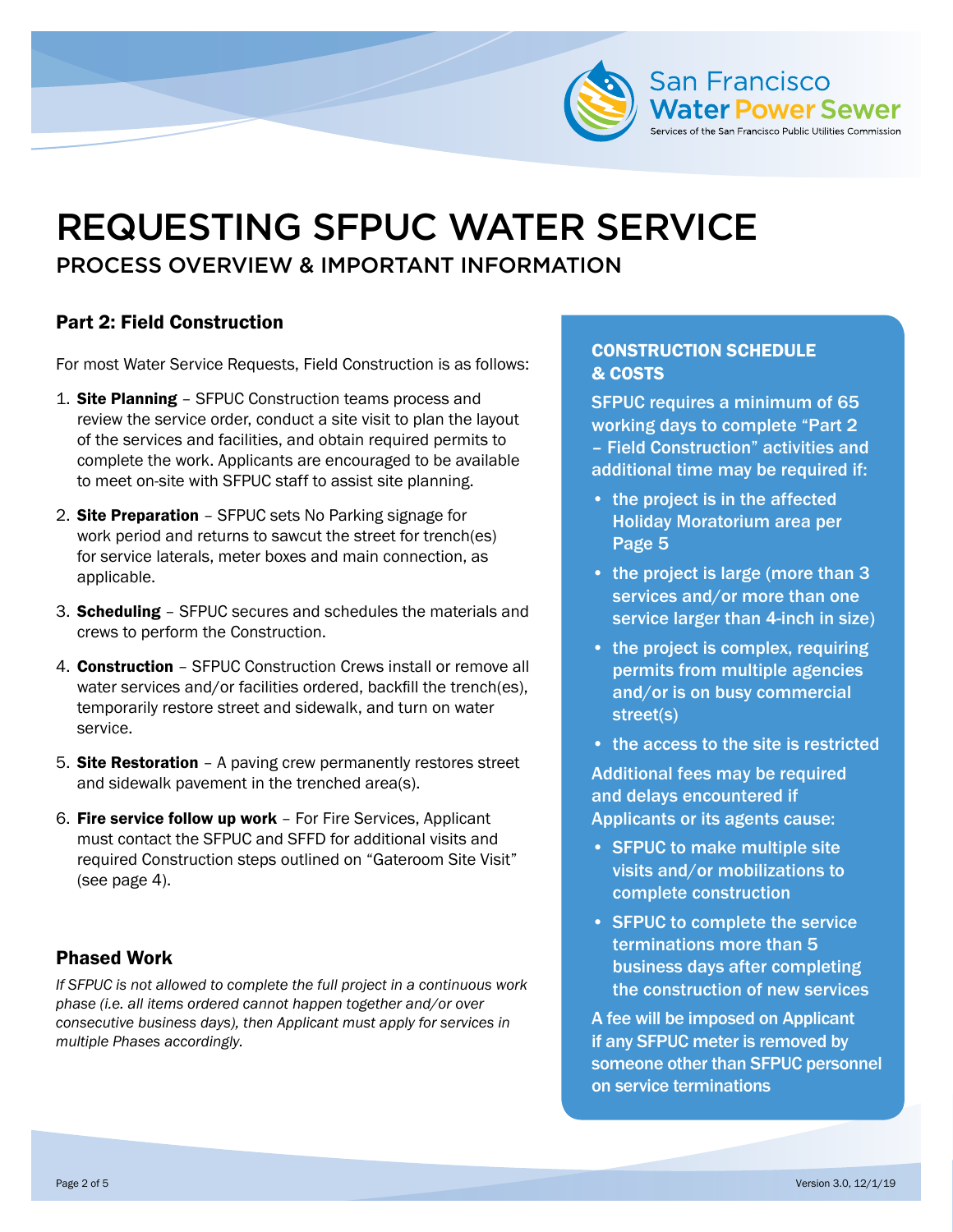

# REQUESTING SFPUC WATER SERVICE

# PROCESS OVERVIEW & IMPORTANT INFORMATION

## Part 3: Utility Service Agreement & Account Setup

To ensure accurate setup of Utility accounts and subsequent billing, the Applicant is required to complete the following:

- 1. Schedule a 'What Meter Serves" (WMS) Inspection A WMS is required to ensure accurate billing of water and wastewater charges. The Inspection will verify and confirm that the installation(s) were completed per specification. A plumbing test is performed to determine what fixtures the meter is serving. Access to the entire building must be provided at time of inspection.
	- To schedule an appointment, contact New Installations at (415) 551-2900.
- 2. Schedule a Final Backflow Assembly Inspection For projects requiring a backflow assembly, scheduling of a final inspection is required within 48 hours of the meter and service line installation.
	- To schedule an appointment, contact SFPUC's Water Quality Division at (650) 652-3199.
	- Failure to schedule final inspection may result in fines and loss of water service on fire and domestic supplies.
- 3. Submittals Upon completion of a multi-family residential project, the Applicant is required to provide the SFPUC with a copy of the Temporary Certificate of Occupancy (TCO) and/or a Certificate of Final Completion (CFC)/ Certificate of Final Completion and Occupancy (CFO) issued by the San Francisco Department of Building Inspection (DBI). These documents can be submitted to SFPUC in person or via email at the New Service Installations contact info below.
- 4. **Account Holder** If the account holder has changed since the Application was processed, the new account holder must contact New Installations at (415) 551-2900 to set up the account.

Failure to comply with the above requirements may result in fines or the disconnection of water service.

If you have any questions regarding the above information, please contact:

### New Service Installations

Monday through Friday 8am- 5pm 525 Golden Gate Avenue, 2nd floor San Francisco, CA 94102 niapprovals@sfwater.org (415) 551-2900

*SFPUC rate schedules and fees for your newly installed service can be found at: https://sfwater.org/ratesguide*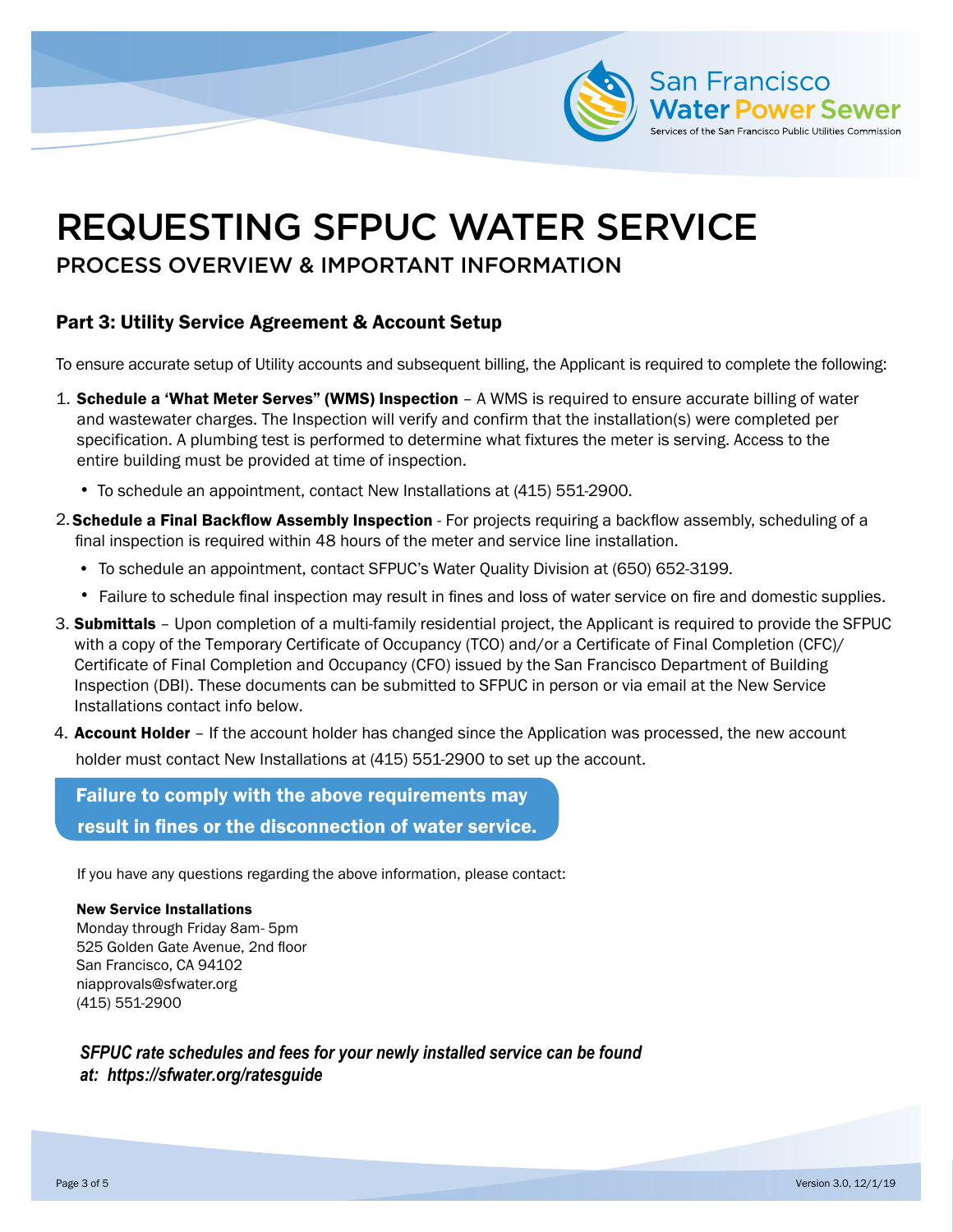

# New Fire Service Connection Process Overview **SFPUC Gateroom Site Visit**

- 1. New Service Construction Work is completed by the SFPUC including installation of the fire service line. The water to the fire service line is left off at this step.
- 2. To meet fire service requirements and initiate water service, the Applicant is required to coordinate scheduling an appointment together with the San Francisco Fire Department (SFFD) and the San Francisco Public Utilities Commission (SFPUC) Gateroom to flush and turn on the water service. First, call the SFFD Bureau of Inspection to request a district inspection at (415) 558-3300. Then schedule with SFPUC's Gateroom by calling (415) 550-4950 within a minimum 48 hours' notice of the scheduled inspection.
- 3. Prior to the Gateroom Site Visit, Applicant must perform hydrostatic testing on the Applicant-side service line and must set up a system for the Line Flushing. The set up includes disconnection of breakdown piece before the Backflow Assembly and setting up 2″-3″ hoses with burlap sacks on the end for capturing materials and draining flush water to the sewer system. *Note: Applicant may not pressure test against SFPUC's gate valve. An isolation flange must be installed at the point of connection to the SFPUC's water service.*
- 4. Applicant's Contractor must be present as needed to accomplish the following work in one SFPUC/SFFD Site Visit. The process typically takes an hour and includes the following steps:
	- 1) SFPUC turns on water to perform fire service line flush
	- 2) Subsequent flushes are performed as required until SFFD approves flush results
	- 3) Applicant reconnects breakdown piece to the Backflow Assembly and removes existing factory-set meter on the Backflow Assembly, if applicable
	- 4) SFPUC installs red-top SFPUC-owned fire service meter and remote reading device on Applicant Backflow Assembly
	- 5) SFPUC turns on water service

### Final Backflow Assembly Inspection

*Within 48 hours of the Gateroom Site Visit, Applicant must contact the SFPUC's Water Quality Division at (650) 652-3199 to setup an appointment for a final backflow assembly inspection. Failure to schedule final inspection may result in fines and loss of water service on fire and domestic supplies.*

#### Important Notes

- *• Applicant-caused delays that result in the failure to complete Gateroom Site Visit during one site visit may result in an increased charge for the subsequent visit and delay of water service and permit-to-occupy.*
- *• SFPUC strictly prohibits the operation of SFPUC Water Department valves at any time by anyone other than SFPUC personnel. If an SFPUC service line is flushed or activated without SFPUC approval and by non-SFPUC personnel, it will result in an immediate water service disruption to both fire and domestic services and Applicant may be subject to additional fines and penalties.*